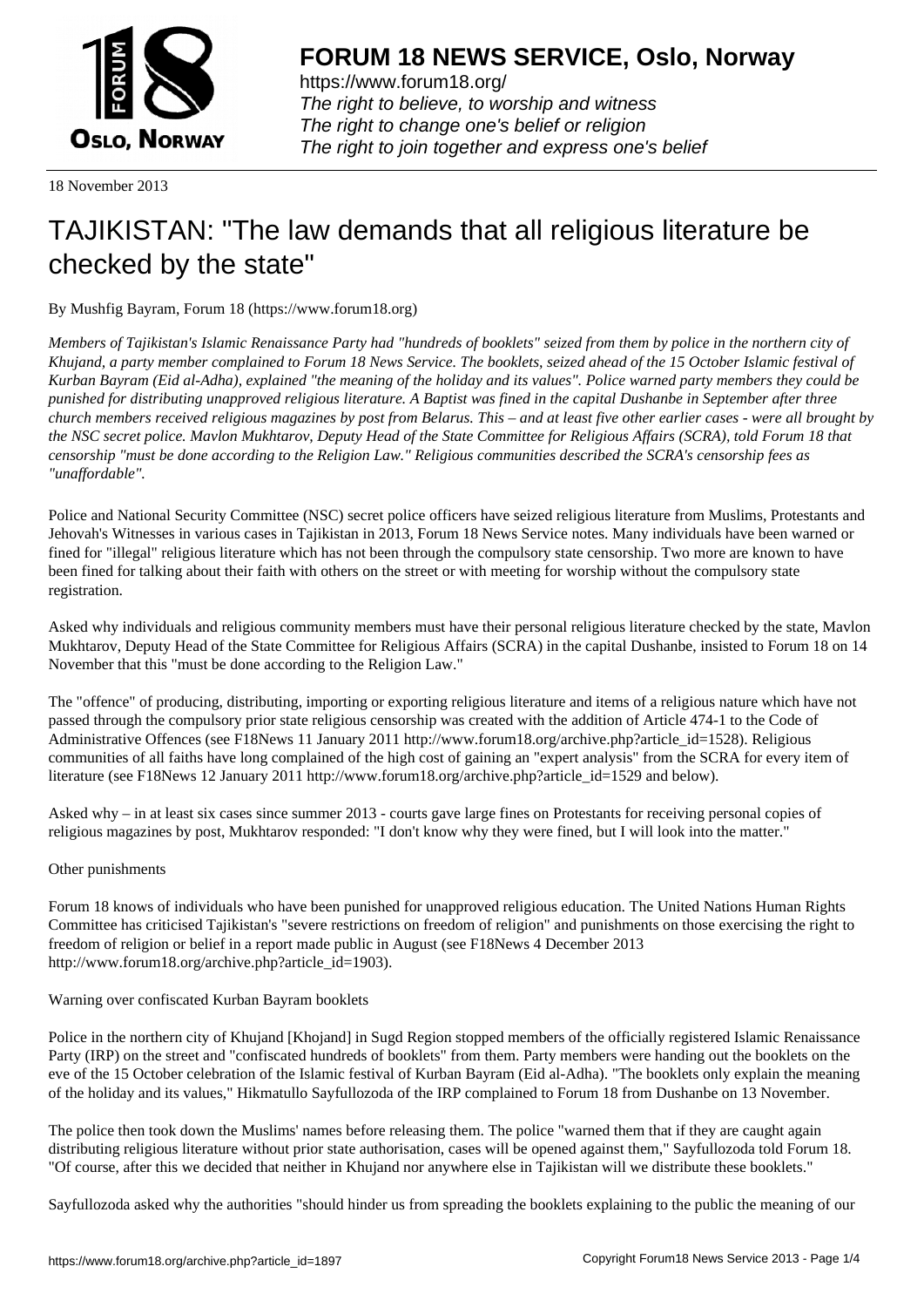needs to soften the rigid religious policies and give back to the religious communities their basic rights."

Abdukhakim Sharipov of Sugd Regional Administration, who oversees religious affairs, insisted to Forum 18 on 14 November that "we are not against explaining to people our holidays, and registered and authorised religious organisations may do this."

Asked what is wrong with IRP members simply explaining the holiday to the public, Sharipov claimed that "the Islamic Party members were stopped because they are trying to attract people to their ranks by spreading religious literature." Sharipov added that "based on the Law political parties cannot be engaged in religious activity."

Fined for receiving magazines by mail

Dushanbe's Shokh Mansur District Court in late September punished local Baptist Madamin Chariyev for "illegally importing unlicensed religious literature", Baptists who wished to remain unnamed for fear of state reprisals told Forum 18 on 9 November. He was fined 30 Financial Indicators (FIs) or 1,200 Somonis (1,500 Norwegian Kroner, 190 Euros or 250 US Dollars).

Chariyev was punished under Administrative Code Article 474-1, Part 1 ("Violation of the Religion Law's provisions on producing, distributing, importing or exporting religious literature and items of a religious nature which have not passed through the compulsory prior state religious censorship"). This Article was added to the Administrative Code in January 2011 (see Forum 18's Tajikistan religious freedom survey http://www.forum18.org/archive.php?article\_id=1553).

Though Chariyev's Church in Dushanbe is registered, the authorities refused to re-register the Baptist Union to which it belongs after the adoption of the harsh new Religion Law in 2009 (see Forum 18's Tajikistan religious freedom survey http://www.forum18.org/archive.php?article\_id=1553).

Chariyev has already paid the fine. He chose not to appeal against it since he does "not want to get into a conflict with the authorities", Baptists told Forum 18.

Secret police pressure to admit "violation"

Trouble for the Baptists began in early September, Church members told Forum 18. NSC secret police officers confiscated a few copies of "Our Daily Bread", a Baptist magazine shipped from Belarus to the Church for three of its members. The subscribers to the magazine were summoned to the NSC Department in September for questioning.

The church members were questioned by an NSC Colonel who would not give his name. The officer showed copies of the magazine addressed to them and told them that they had violated the Religion Law "since they received unlicensed literature". The Colonel then told the Baptists they "need to write statements and will be given fines".

The Colonel "ignored" the Baptists explanation that "these are monthly issues of the magazine," that "no new Baptist teachings are reflected in them", and that "these magazine were not intended for distribution among the public but individual use of each Baptist and therefore do not need to go through religious 'expert analysis'."

Seeing that the NSC Colonel "kept pressuring them to write statements so they could be fined," the Baptists "pleaded" with him to prepare the report only on one person, to which the Colonel consented. The Dushanbe Department of the NSC secret police then brought the case against Chariyev to Court.

## Earlier fines

At least five other members of various Protestant churches are known to have been given similar fines for "illegal" religious literature since the summer. All were punished – like Chariyev - under Administrative Code Article 474-1, Part 1.

In August-September, Dushanbe's Shokh Mansur District Court also fined several Protestants from various Churches for receiving by mail individual copies of Christian magazines for personal use, Protestants who wished to remain unnamed for fear of state reprisals told Forum 18 between 8 and 9 November.

The Protestant pointed out to Forum 18 that all these administrative cases were opened by the Dushanbe Department of the NSC secret police, which had summoned and questioned each of those later fined.

A number of members of other Protestant Churches apart from the Baptists were fined across Tajikistan in the summer for importing "illegal" Christian books, another Dushanbe-based Protestant told Forum 18. Each was fined 1,200 Somonis.

"All religious literature must be licensed before use"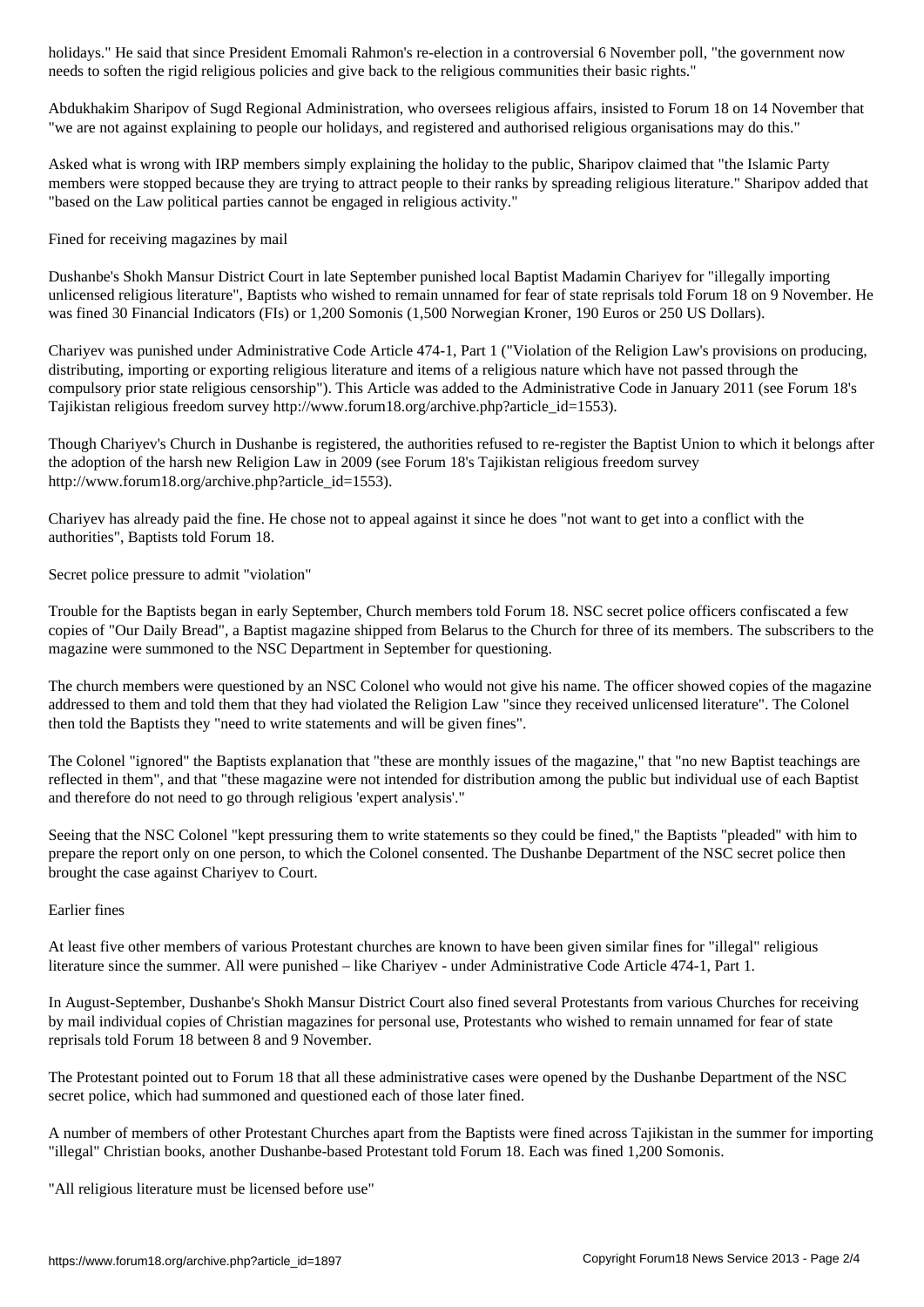Ismoilov, Deputy Chair of Shokh Mansur District Court, insisted to Forum 18 on 14 November that "all religious literature must be licensed before use."

The "offence" of producing, distributing, importing or exporting religious literature and items of a religious nature which have not passed through the compulsory prior state religious censorship has existed since January 2011 (see F18News 11 January 2011 http://www.forum18.org/archive.php?article\_id=1528).

Told that each of those fined had received only one copy for their personal use, and that these are members of registered Churches, and asked why the State must check each individual book or magazine intended for personal use, Judge Ismoilov took down Chariyev's case's details and asked Forum 18 to call back on 15 November. "I will see into this, call us back tomorrow."

On 15 November the phones of the Court, including Judge Ismoilov's numbers, went unanswered.

"Expert analyses": "We cannot afford to pay such sums"

The Dushanbe Protestant, Baptists, Sayfullozoda of the IRP, and a representative of an officially registered community (who asked that they and their community not be identified), all told Forum 18 that if the state has to censor religious literature they wish the "expert analysis" would at least be free.

The Baptists noted that they recently paid nearly 3,000 Somonis (3,800 Norwegian Kroner, 450 Euros or 625 US Dollars) for the SCRA to conduct an "expert analysis" on three books and "we cannot afford to pay such sums all the time".

The Protestants also complained to Forum 18 that paying for religious "expert analyses" is "unaffordable", adding that "soon we may stop importing the magazines as well as any religious literature."

Religious communities of all faiths have long complained of the high cost and compulsory nature of the SCRA's "expert analyses" (see F18News 12 January 2011 http://www.forum18.org/archive.php?article\_id=1529).

Told that religious communities have complained that it is unaffordable for them to pay for "expert analyses", and that – if the state requires it – it should at least be done for free, Mukhtarov of the SCRA responded laughing: "We cannot just do work for them for free."

Asked why individuals or religious communities are not given a chance freely to receive and use their literature, Mukhtarov insisted: "The law demands that all religious literature be checked by the state."

Mukhtarov also claimed to Forum 18 that the "expert analysis" is "not expensive." He refused to give specific prices but said that they "begin from 50 Somonis for a book and up depending on the number of the pages of the book".

Raid, confiscation, fine

Dushanbe-based Jehovah's Witness, Rizvon Jurayeva, was fined 4 FIs or 160 Somonis under Administrative Code Article 474, Part 1 on 3 April, fellow Jehovah's Witnesses told Forum 18 on 13 November. Article 474, Part 1 punishes "carrying out religious activity without state registration or re-registration of the organisation".

The fine had been handed down by Safarali Sharipov, a religious affairs official of Dushanbe's Firdavsi District Administration. Tajikistan's Administrative Code and Religion Law allow state religious affairs officials to give fines to punish violations of the Religion Law.

The fine on Jurayeva followed a 24 March NSC secret police raid on a Jehovah's Witness-owned private flat in Dushanbe. "A small group of believers had gathered to read and discuss the Bible," Jehovah's Witnesses told Forum 18. "NSC officers forced their way into the flat, claiming that it is illegal for Jehovah's Witnesses to meet. As with all previous raids, the officials seized the Bibles and religious literature of the persons in attendance."

NSC secret police "has competence" to question religious believers

In all the cases where fines were given to Protestants for unlicensed literature or to Jehovah's Witnesses for unauthorised teaching of religion, the action was brought by the NSC secret police. Forum 18 notes.

Asked why the secret police monitors their activity, both Protestants from Dushanbe and Jehovah's Witnesses told Forum 18 that they do not understand why. One religious believer, who asked that they or their community not be identified, told Forum 18 that the NSC secret police also often summons their members for questioning about their activity.